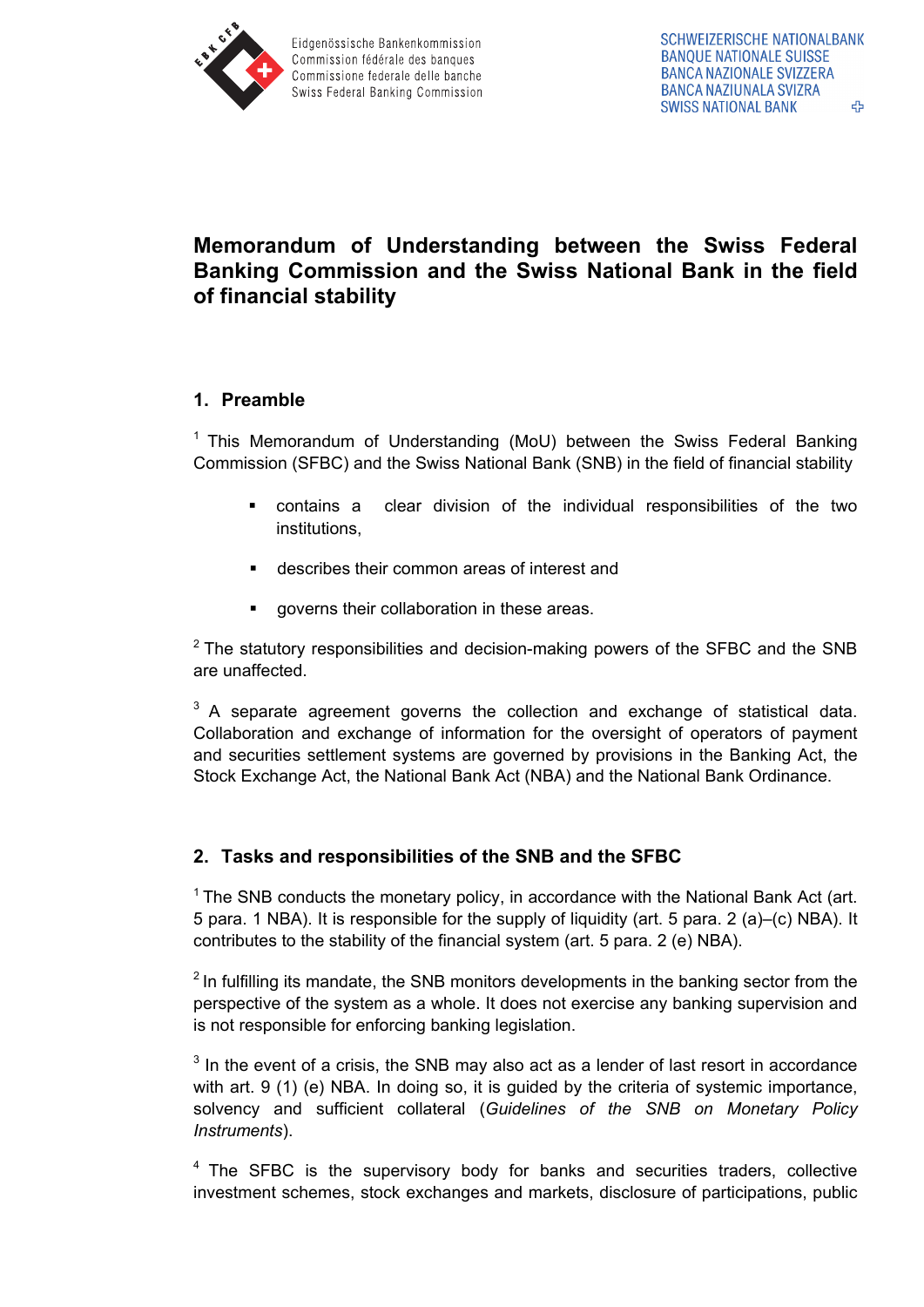

offerings in the case of companies listed on the stock exchange, as well as mortgage bond business in accordance with the Banking, Stock Exchange, Mortgage Bonds and Collective Investment Schemes Acts. One objective of its supervision is to protect bank creditors and investors in collective investments and securities. The other objective is to safeguard the reputation and ensure the smooth functioning of the financial centre.

 $5$  In order to attain these objectives, the SFBC monitors developments in the banking industry at the level of the individual banks and financial groups subject to its supervisory authority. It relies on information provided by the supervised institutions and by their auditing companies, and assesses the risks incurred by the individual banks and groups.

 $6$  If necessary, the SFBC takes measures to ensure that the institutions it supervises fulfil the supervisory requirements. If there is a danger of insolvency at a supervised bank or security trader, it takes the protective measures at its disposal (art. 26 Banking Act). It may decide restructuring (art. 28 et seq. Banking Act) or bankruptcy (art. 33 et seq. Banking Act).

#### **3. Common areas of interest**

 $1$  The list of tasks and responsibilities set out in the previous section implies that both institutions have an interest in the following areas:

- Assessment of the soundness of the banking system and/or of banks, in particular the systemically relevant banks;
- **•** regulations that have a major impact on the soundness of banks. These include rules on liquidity, capital adequacy and large exposures, where they are of relevance for financial stability;
- contingency planning and crisis management.

 $2$  In these fields the SFBC and the SNB work together. They consider how their actions will affect the other institution's area of responsibility. Moreover, they coordinate their activities in common areas of interest, in particular with regard to requests for information from the institutions that are supervised.

 $3$  The setting in which their collaborative work takes place includes half-yearly discussions between the Commission and the SNB Governing Board, as well as the meetings of an upper-management-level information and coordination body, the 'standing committee'.

 $4$  The standing committee meets at least twice a year. Its chair alternates between the SFBC and the SNB on an annual basis.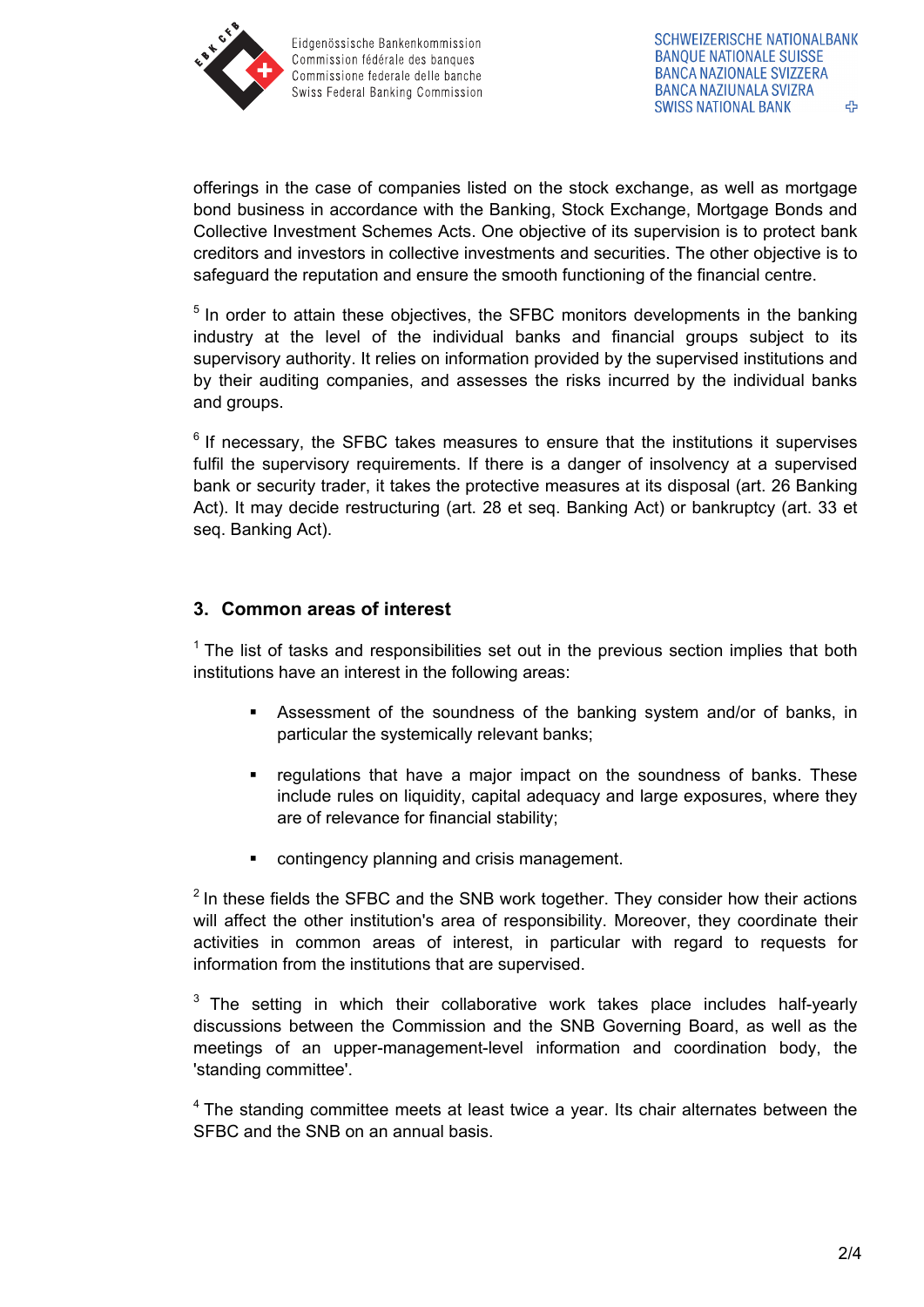

## **4. Information exchange and opinion sharing in bank sector monitoring**

 $1$  The SFBC and the SNB are authorised to exchange information and documents that are not publicly accessible, if they require these in order to fulfil their tasks (art. 23 (b) para. 3 Banking Act and art. 50 NBA). They exchange information and share opinions on the soundness of the banking sector. The information to be exchanged includes, in particular:

- assessment of identifiable risks in the macroeconomic and financial environment;
- preparation of macroeconomic scenarios as a basis for assessing financial stability and for conducting stress tests in the areas of liquidity and capital adequacy requirements as well as for conducting crisis simulation exercises;
- assessment of the various risk exposures for the banking sector, in particular for the two large banks;
- assessment of capital adequacy and liquidity of the banking sector, in particular of the two large banks;
- conclusions drawn from the early warning system for small and mediumsized banks;
- questions arising out of specific incidents or issues;
- assessment of a possible need for action;
- planned, ongoing and completed analyses and research.

<sup>2</sup> Such information should be treated as confidential.

<sup>3</sup> Information is exchanged either when it is topical or through the meetings of the standing committee or the half-yearly discussions held by the Commission and the SNB Governing Board. Where appropriate, written documents are prepared and exchanged prior to meetings of the standing committee and the half-yearly discussions.

## **5. Collaboration in regulation projects**

 $<sup>1</sup>$  In the case of regulation projects that affect the common areas of interest mentioned in</sup> section 3, collaboration between the SFBC and the SNB works as follows:

 At the beginning of the process, the lead-managing or coordinating institution confers with the other institution with regard to the definition of project priorities and objectives. Outside parties are not involved or informed until a later stage.